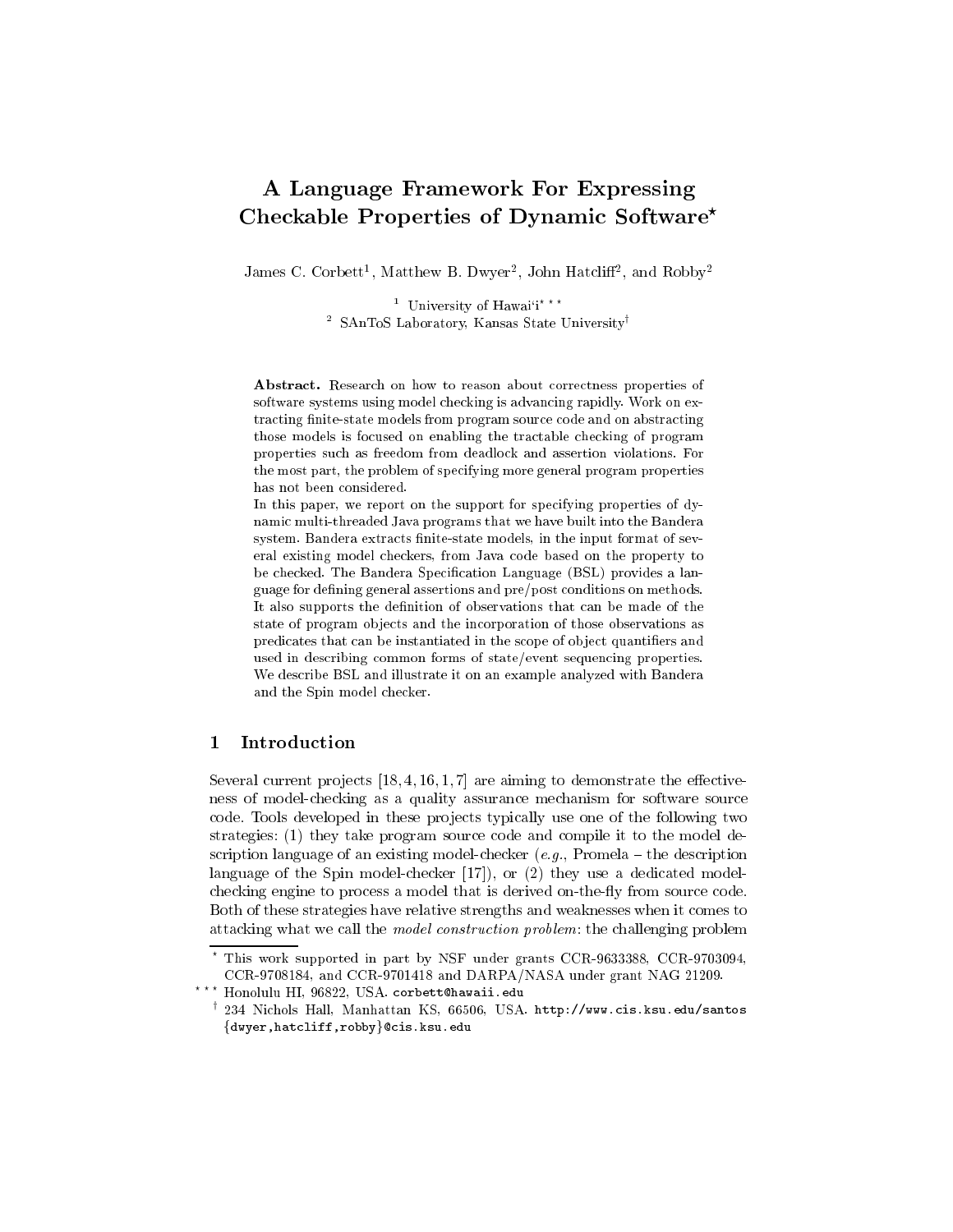of taking real-world software components built with sophisticated language constructs that give rise to gigantic state-spaces and, from these, forming correct compact representations suitable for tractable model-checking.

Our software model-checking project, called Bandera, adopts a generalization of the first strategy: it provides an environment for compiling finite-state models from Java source code into several existing model-checking engines including Spin, dSpin [8], and NuSMV [3]. The environment includes numerous optimization phases including (a) a program slicing phase to remove program components that are irrelevant for the property being model-checked and (b) an abstraction phase to reduce the cardinality of data sets being manipulated. Just like in a conventional compiler, the translation process is carefully engineered through various intermediate languages so that adding a new back-end model-checker requires relatively little work.

Besides attacking the model-construction problem, we are also devoting significant resources to what we call the *requirement specification problem*: the problem of providing powerful yet easy to use mechanisms for expressing temporal requirements of software source code. Within the context of the Bandera pro ject, one option would be to have developers express requirements in the specification language of one of the underlying model-checkers (e.g., in Spin's Linear Temporal Logic (LTL) specification language, or Computational Tree Logic (CTL) of NuSMV). This has several disadvantages.

- 1. Although temporal logics such as LTL and CTL are theoretically elegant, practitioners and even researchers sometimes find it difficult to use them to accurately express the complex state and event sequencing properties often required of software. Once written, these specifications are often hard to required of software. Once written, these specications are often hard to reason about, debug, and modify.
- 2. In the Bandera project, following this option forces the analyst to commit to the notation of a particular model-checker back-end. If more than one checker is to be used, the specifications may have to be recoded in a different language (e.g., switching from LTL to CTL), and then perhaps simultaneously modified if the requirement is modified.
- 3. This option is also problematic because it forces the specification to be stated in terms of the model's representation of program features such as controlpoints, local and instance variables, array access, nested ob ject dereferences as rendered, e.g., in Promela, instead of in terms of the source code itself. Thus, the user must understand these typically highly optimized representations to accurately render the specications. This is somewhat analogous to asking a programmer to state assertions in terms of the compiler's intermediate representation. Moreover, the representations may change depending on which optimizations were used when generating the model. Even greater challenges arise when modeling the dynamism found in typical ob ject-oriented software: components corresponding to dynamically created ob jects/threads are dynamically added to the state-space during execution. These components are anonymous in the sense that they are often not bound directly to variables appearing in the source program. The lack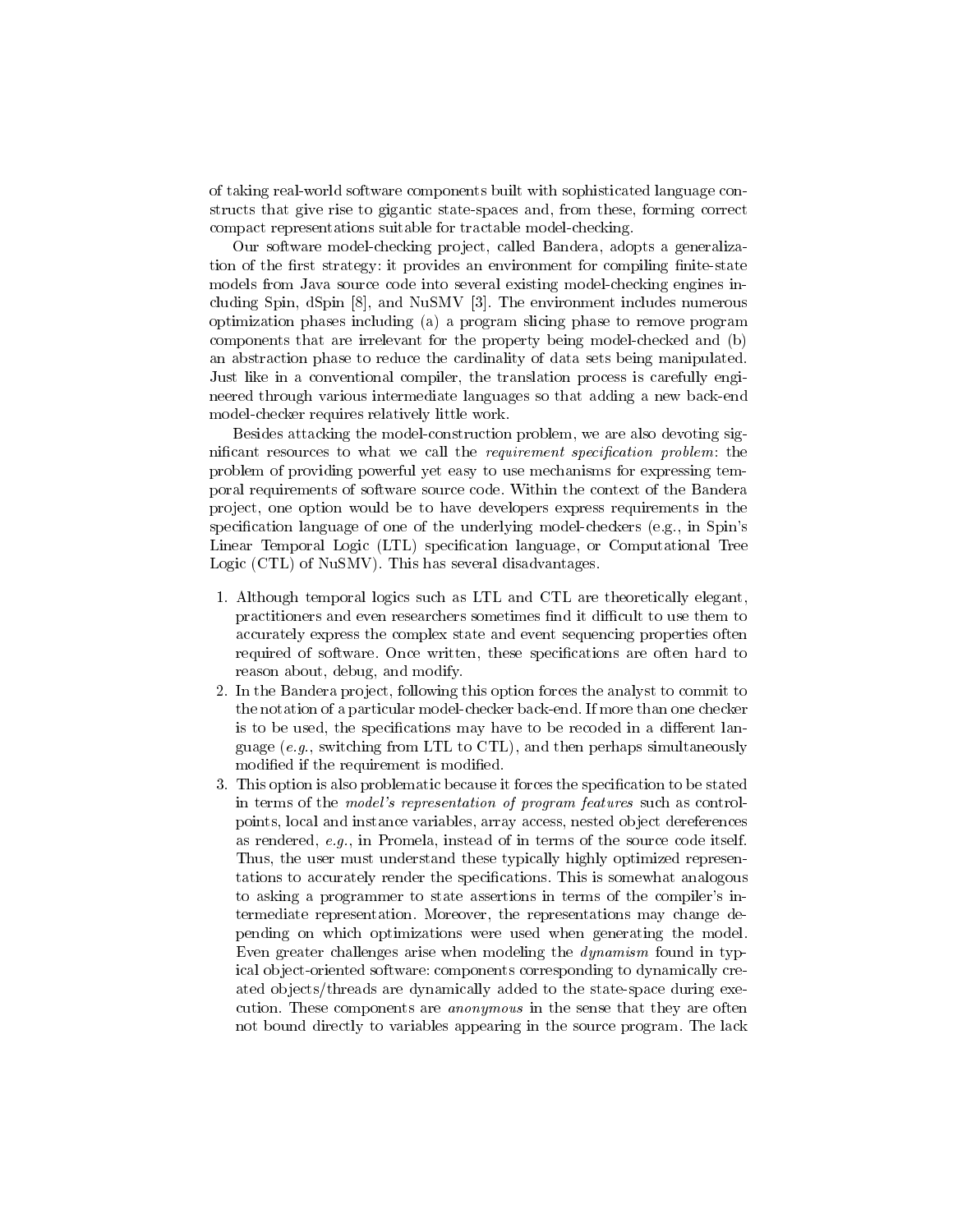

Fig. 1. BSL organization

of fixed source-level component names makes it difficult to write specifications describing dynamic component properties: such properties have to be expressed in terms of the model's representation of the heap.

4. Finally, depending on what form of abstraction is used, the specications would have to be modified to reference *abstractions* of source code features instead of the source code features themselves.

In this paper, we describe the design and implementation of the Bandera Specification Language  $(BSL)$  — a source-level, model-checker independent language for expressing temporal properties of Java program actions and data. BSL addresses the problems outlined above and provides support for overcoming the hurdles one faces when specifying properties of dynamically evolving software. For example, consider a property of a bounded buffer implementation stating that no buffer stays full forever. There are several challenges in rendering this specification in a form that can be model-checked including

- $-$  defining the meaning of full in the implementation,
- quantifying over time to insure that full buffers eventually become non-full,
- $\frac{1}{2}$  quantifying over all dynamically created bounded buffers instances in the program.

BSL separates these issues and treats them with special purpose sub-languages as indicated in Figure 1.

- An *assertion* sublanguage allows developers to define constraints on program contexts in familiar assertion-style notation. Assertions can be selectively enabled/disabled so that one can easily identify only a subset of assertions for checking. Bandera exploits this capability by optimizing the generated models (using slicing and abstraction) specically for the selected assertions.
- A temporal property sublanguage provides support for defining *predicates* on common Java control points (e.g., method invocation and return) and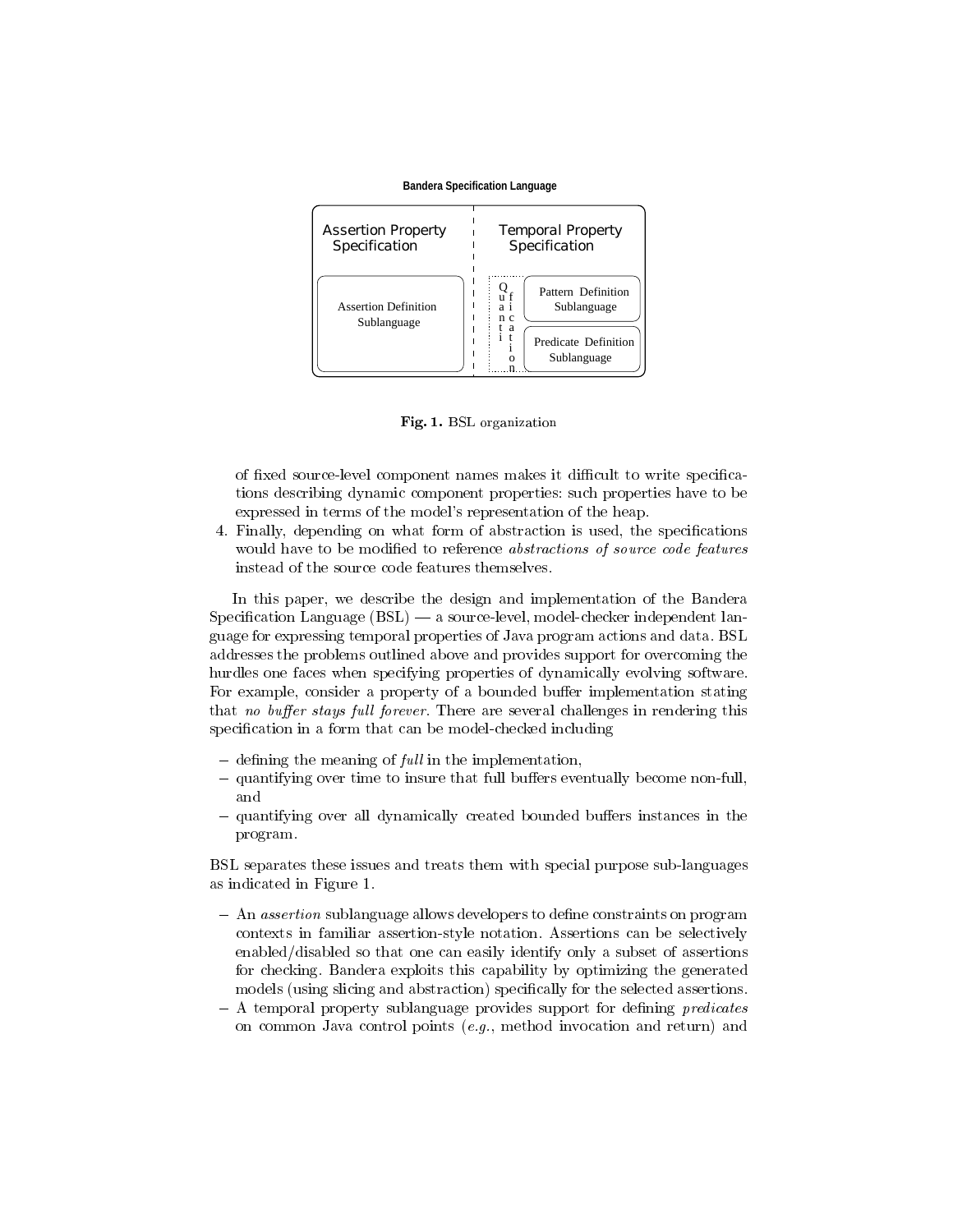Java data (including dynamically created threads and objects). These predicates become the basic *propositions* in temporal specifications. The temporal specification language is based not on a particular temporal logic, but on a collection of field-tested temporal specification patterns developed in our earlier work [13]. This pattern language is extensible and allows for libraries of domain-specic patterns to be created.

Interacting with both the predicate and pattern support in BSL is a powerful quantification facility that allows temporal specifications to be quantified over all objects/threads from particular classes. Quantification provides a mechanism for naming potentially anonymous data, and we have found this type of support to be crucial for expressive reasoning about dynamically created ob jects.

Assertions and predicates are included in the source code as Javadoc comments. This allows for HTML-based documentation to easily be extracted and browsed by developers, and for special purpose doclet-processing to provide a rich tool-based infra-structure for for writing specifications.

Even though BSL is based on Java, and, to some extent is driven by the desire to abstract away from the collection of model-checker back-ends found in Bandera, we believe that the general ideas embodied in this language will be useful in any environment for model-checking software source code.

The rest of the paper is organized as follows. Section 2 discusses some of the salient issues that in
uenced our design of the language. Section 3 presents a simple Java program that we use to illustrate the features of the language, and gives a brief overview of how Bandera models concurrent Java programs. Section 4 describes the design and implementation of the assertion sublanguage. Section 5 describes the design and implementation of the temporal specification sublanguage. A brief discussion of the implementation of BSL in Bandera and its application to check properties of an example is given in Section 6. Section 7 discusses related work and Section 8 describes a variety of extensions to the current implementation of BSL that are under development and concludes.

# 2 Design Rationale

BSL is the latest in a series of languages and systems that we have created to support specification of temporal properties of software systems. Experience with an earlier simple property language for Ada software [11] and with a system of temporal specication patterns [13] has yielded the following design criteria that we have tried to follow as we address the challenging issues surrounding specifying properties of Java source code.

- 1. The specication language must hide the intricacies of temporal logic by emphasizing common specification coding patterns.
- 2. Even though details of temporal logics are to be hidden, expert users should be allowed "back doors" to write specifications (or fragments of specifications) directly in, e.g., LTL.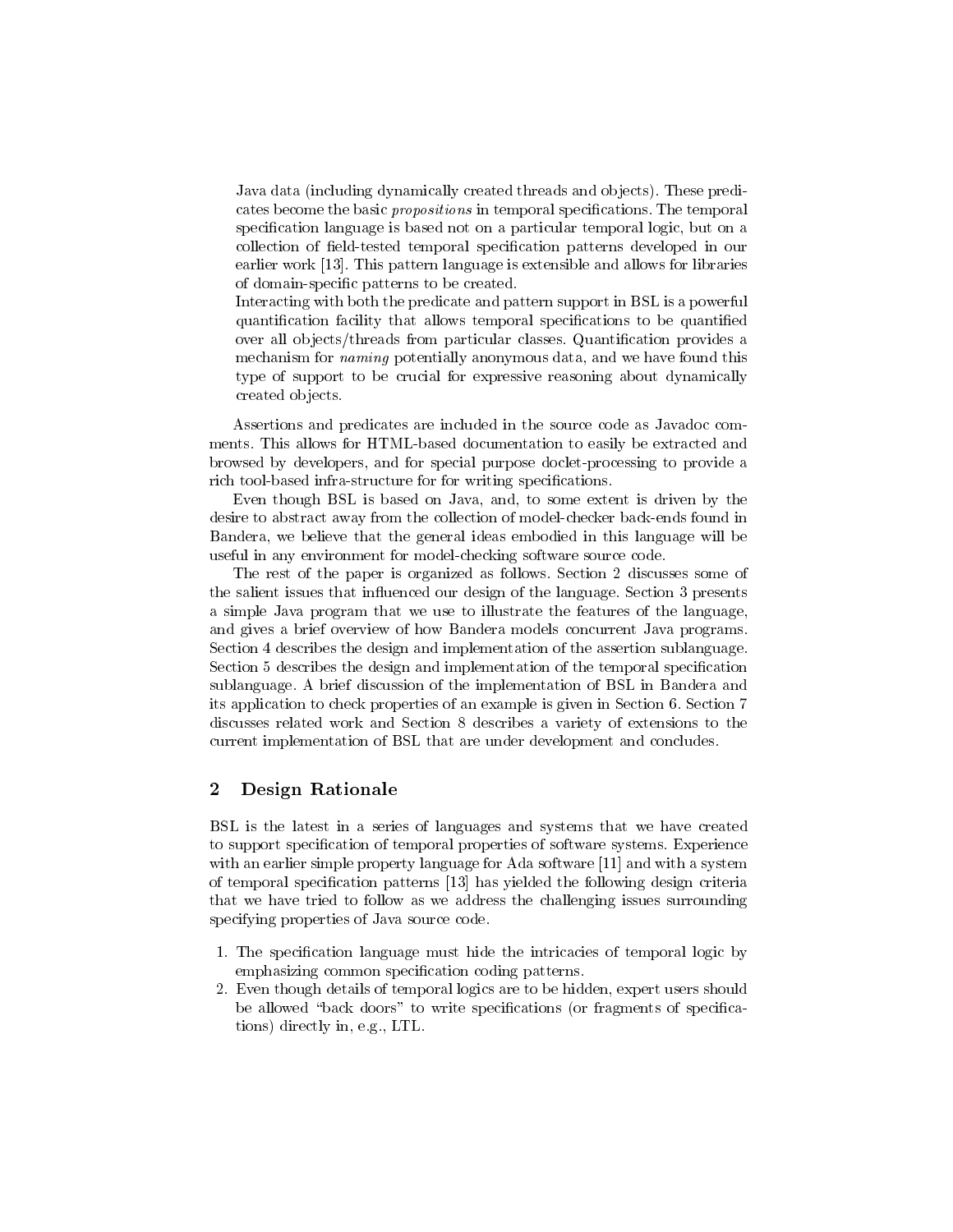- 3. The language must support specication styles that are already used by developers such as assertions, pre/post-conditions, etc.
- 4. The specication artifacts themselves should be strongly connected to the code. The specications will reference features from the code (e.g., variable names, method names, control points), so the principal specification elements should be located with the code so that developers can easily maintain them, read them for documentation, and browse them.
- 5. Finally, and perhaps must importantly, the language must include support for reasoning about language features used in real software such as dynamic object/thread creation, interface definitions, exceptions, etc. These often give rise to heap-allocated structures that are reachable by following chains of object references, but are effectively anonymous when considering a Java program's static fields and local variables.

Criterion (1) derives from experience with the Specification Patterns Project. BSL provides a macro facility that implements all the patterns from [13]. Conforming to criterion (2), it also allows expert users to write their own patterns or code their temporal logic specifications directly.

Following criterion (3), the design and presentation of BSL has been influenced by various Java assertion languages such as iContract [21]. In each of these languages above, developers write their specifications in Java comments using the Javadoc facility. We have also followed this approach because it is an effective way to address criterion (4): browse-able HTML documentation for BSL specifications can be created, and the close physical proximity of comments and code encourages regular maintenance.

BSL currently does not address all the program features mentioned in criterion (5) (e.g., we don't discuss specifying properties of exceptions in this work), but it does make signicant steps in handling heap-allocated data/threads.

# 3 Example

Figure 2 gives the implementation of a simple bounded buffer implementation in Java that is amenable to simultaneous use by multiple threads. This code illustrates several of the challenges encountered in specifying the behavior of Java programs. Each instance of the BoundedBuffer class maintains an array of ob jects and two indices into that array representing the head and tail of the active segment of the array. Calls to  $add$  (take) objects to (from) the buffer are guarded by a check for a full (empty) buffer using the Java condition-wait loop idiom. Comments in the code contain various BSL declarations, and we will discuss these in the following sections.

Bandera models a concurrent Java program as a finite-state transition system. Each state of the transition system is an abstraction of the state of the Java program and each transition represents the execution of one or more statements transforming this abstract state. The state of the transition system records the current control location of each thread, the values of program variables relevant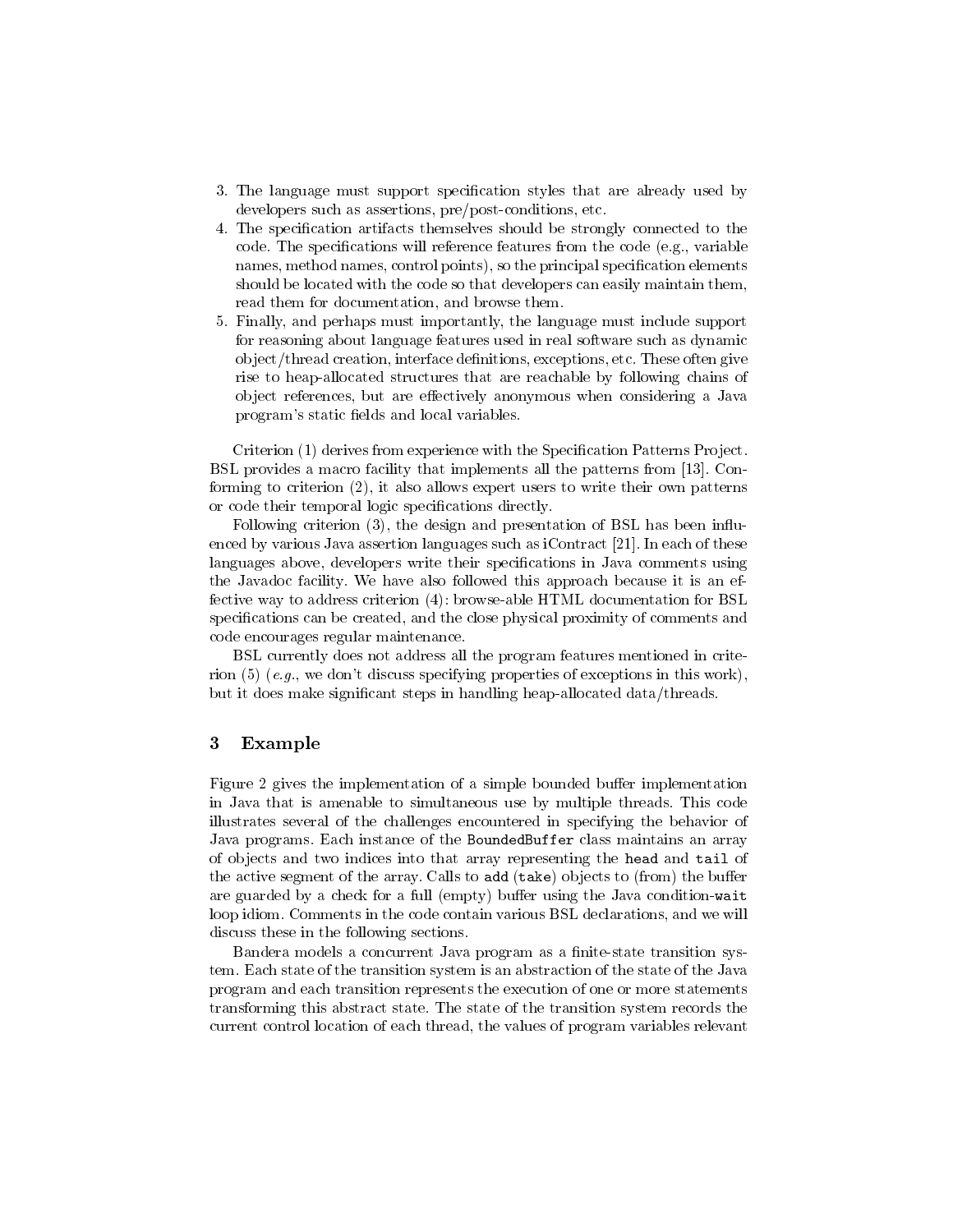```
/**
                                     /**
* @observable
                                      * @assert
\astEXP Full: (head == tail);
                                        POST AddToEnd:
                                      \ast\astEXP TailRange: (tail >= 0 &&
                                                (head == 0) ?\startail < bound);
                                      \starbuffer[bound-1] == o :\starEXP HeadRange: (head >= 0 &&
                                      \starbuffer[head-1] == o;k.
                    head < bound;
                                      * @observable
*/
                                      * INVOKE Call;
class BoundedBuffer f
                                      */
                                     public synchronized
Object [] buffer;
int bound, head, tail;
                                            void add(Object o) f
                                      while ( tail == head )
/**
                                       try { wait(); }
 * @assert
                                       catch (InterruptedException ex) \{\}* PRE PositiveBound: (b > 0);
                                      buffer[head] = o;
 \ast/
                                      head = (head+1) % bound;
  \sqrt{ }public BoundedBuffer(int b) f
                                      notifyAll();
 bound = b;\}buffer = new Object[bound];
 head = 0;1**/**
 tail = bound - 1;
                                      * @observable
\}* RETURN Return;
                                      */
                                     public synchronized Object take() {
 /**
 * @observable
                                      while ( isEmpty() )
 * RETURN ReturnTrue:
                                       try \{ wait(); \}(*<b>ret</b> == <b>true</b>);catch (InterruptedException ex) \{\}\ast*/
                                      tail = (tail+1) % bound;
public synchronized
                                      notifyAll();
        boolean isEmpty() {
                                      return buffer[tail];
 return head ==
                                     \}((tail + 1) % bound);\}\}
```
Fig. 2. Bounded Buffer Implementation with Predicate Definitions

to the property being checked, and run-time information necessary to implement the concurrent semantics: the run state of each thread, the lock states, and the lock and wait queues of each object. We bound the number of states in the model by limiting the number of objects each allocator (e.g., new ClassName) can create to  $k$  (a parameter of the analysis).

#### $\overline{4}$ The Assertion Sublanguage

#### $4.1$ **Rationale**

An assertion facility provides a convenient way for a programmer to specify a constraint on a program's data space that should hold when control reaches a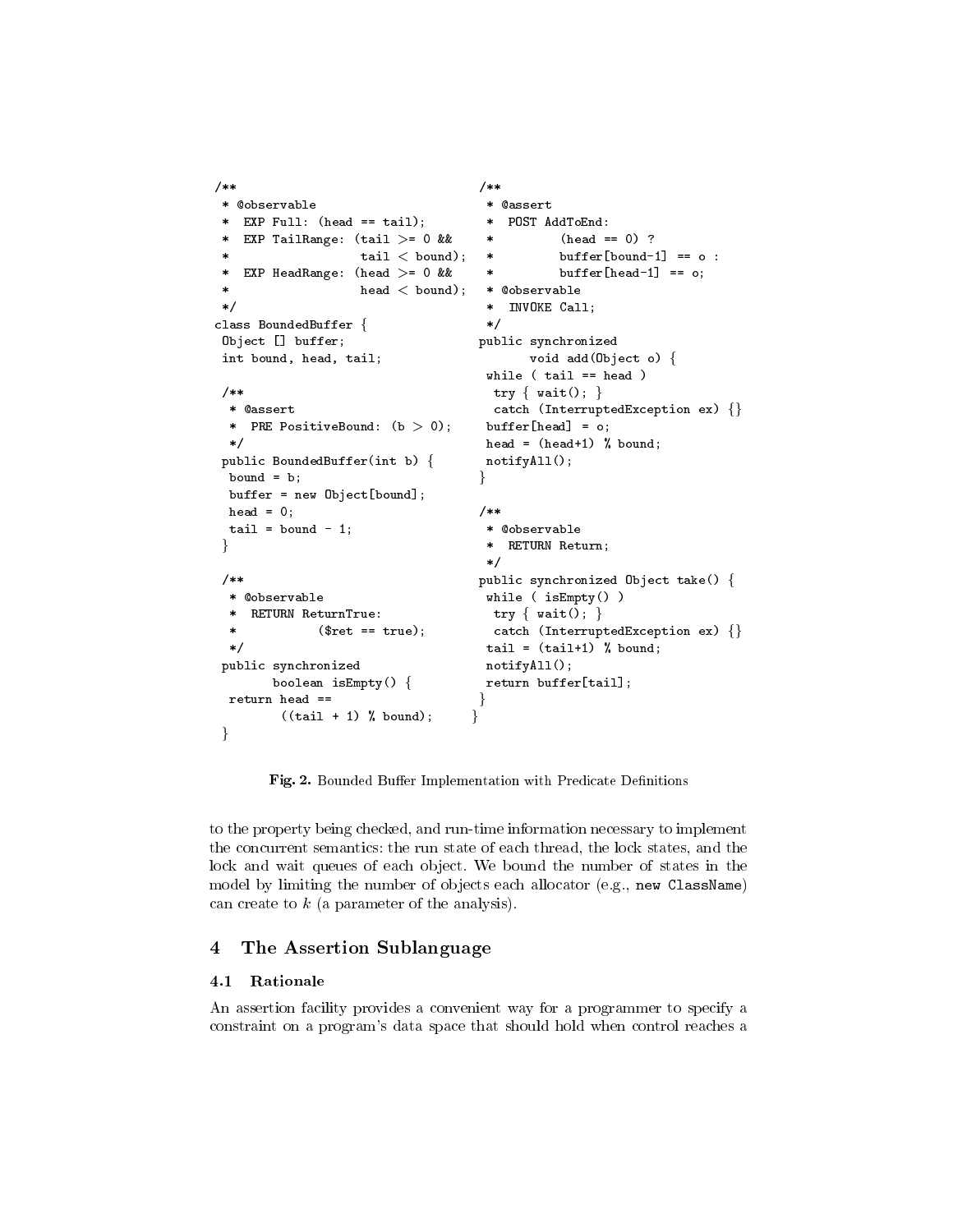```
import assertion BoundedBuffer.BoundedBuffer.*;
import assertion BoundedBuffer.add.*;
import predicate BoundedBuffer.*;
// Enable PositiveBound pre-cond. assertion of BoundedBuffer
BufferAssertions: enable assertions { PositiveBound, AddToEnd };
// Indices always stay in range
IndexRangeInvariant: forall[b:BoundedBuffer].
                       {HeadRange(b) && TailRange(b) is universal globally;
// Full-buffers eventually get emptied
FullToNonFull: forall[b:BoundedBuffer].
                 {[Full(b)} responds to {Full(b)} globally;
// Empty-buffers must be added to before being taken from
NoTakeWhileEmpty: forall[b:BoundedBuffer].
                    \{BoundedBuffer.title.F.Return(b)\} is absent
                    after \{BoundedBuffer.isEmpty.ReturTrue(b)\}until \{BoundedBuffer.add.Call(b)\};
```
Fig. 3. Bounded Buffer Properties rendered in BSL

particular control location. In C and C++ programming, assertions are typically embedded directly in source code using an assert macro, where the location of the assertion is given by the position of the macro invocation in the source program.

Due to Java's support for extracting HTML documentation from Java source code comments via Javadoc technologies, several popular Java assertion facilities, such as iContract [21], support definition of assertions in Java method header comments. BSL also adopts this approach. For example, Figure 2 shows the declaration of the BSL assertion PRE PositiveBound: (b  $>$  0). In this assertion, the data constraint is  $(b > 0)$  and the control location is specified by the occurrence of the tag @assert PRE in the method header documentation for BoundedBuffer constructor: the constraint must hold whenever control is at the first executable statement in the constructor.

### 4.2 Syntax and informal semantics

Figure 4 gives the syntax of BSL assertions. Sets of assertions are defined using the Javadoc tag @assert in the header documentation for methods or constructors. Each assertion set defined by an @assert tag can be given an optional name, and this name along with the name for each assertion in the set, is used to uniquely identify the assertion so that it be can be selectively enabled/disabled. If the set name is omitted, the fully qualied name of the corresponding method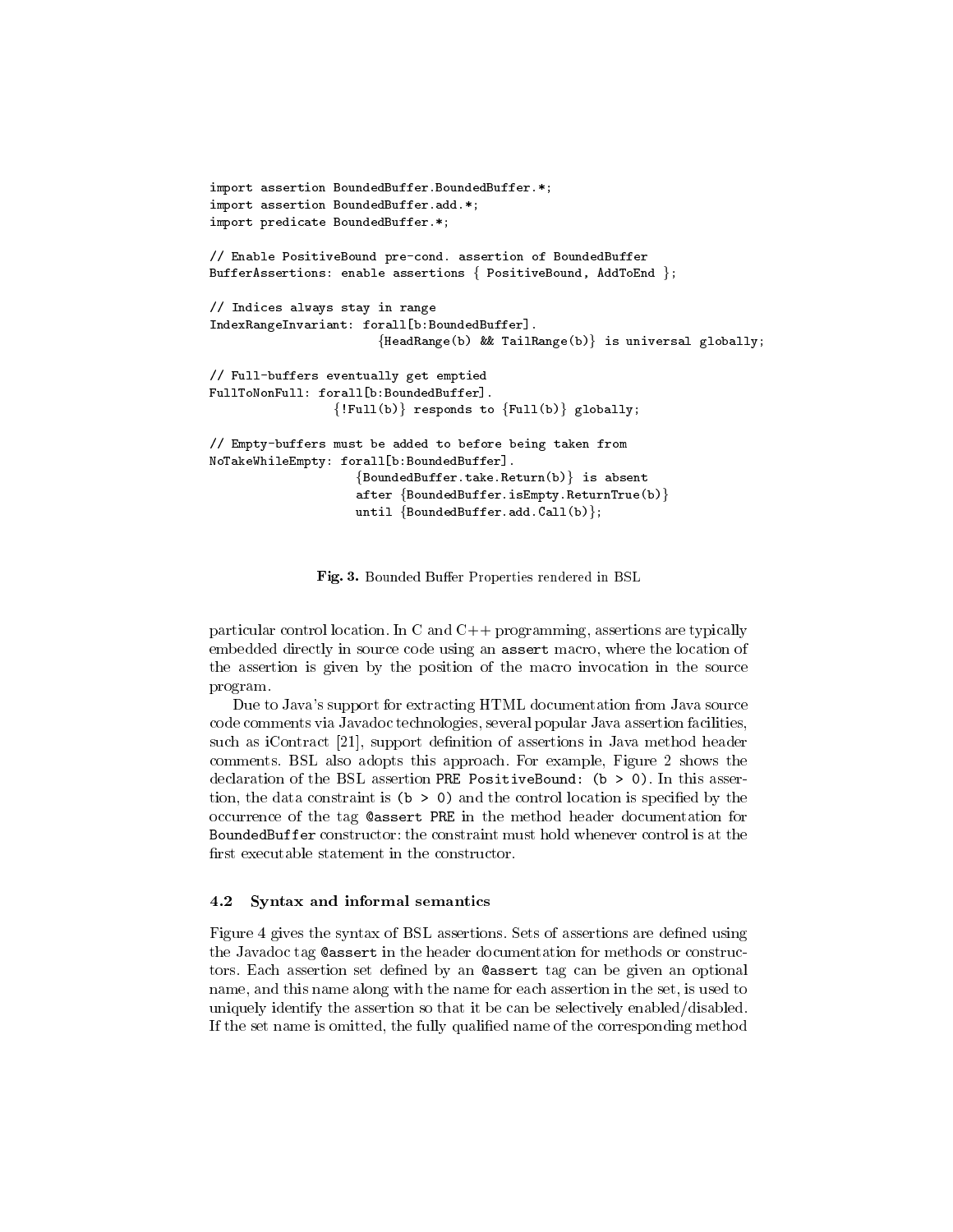```
<assertions> ::= @assert <assertion-set-name>? <comment>* <assertion>*
<assertion-set-name> ::= <java-id> | <assertion-set-name> . <java-id>
\langle \text{label} \rangle::= <java-id>
                    ::= <java-id>
<assertion-name>
<assertion>
  ::= PRE <assertion-name> : <exp> ; <comment>*
    | LOCATION '[' <label> ']' <assertion-name> : <exp> ; <comment>*
    | POST <assertion-name> : <exp> ; <comment>*
```
Fig. 4. BSL assertion syntax

is used as the name for the assertion set. The optional name is followed by zero or more Java newline comments.

Besides precondition assertions as illustrated above, BSL supports location assertions and postcondition assertions. LOCATION[<label>]  $\langle$ assertion-name>:  $\langle$ exp> is satisfied if  $\langle$ exp> is true when control is at the Java statement labeled by  $\langle$ label> in the corresponding method).<sup>1</sup> POST  $\zeta$  assertion-name>:  $\langle \exp \rangle$  is satisfied if  $\langle \exp \rangle$  is true immediately *after* the execution of any of the corresponding method's return statements or after the execution of the last statement in the method if it has no return statement. The expression  $\langle \text{exp} \rangle$  can refer to the return value of the method using the Bandera reserved identifier \$ret.

There are various other well-formedness conditions associated with variable scoping that we will not discuss in detail here. For example, a precondition assertion cannot reference local variables for the method since these have not been initialized when the byte-code for the method body begins executing, and a label assertion can only reference variables are in scope at the point where the given label appears in the source code.

Once assertions have declared, a selection of the assertions can be presented to Bandera as an *assertion specification* to be model-checked. Figure 3 presents a BSL file where the first specification BufferAssertions enables checking of the PositiveBound and AddtoEnd assertions of Figure 2. Violated assertions are reported back to the user by presenting a trace through the source program that terminates at the location in which the data condition is violated.

#### Implementation issues 4.3

As with other Java assertion tools, the BSL assertion implementation acts as a preprocessor: it transforms the source code and embeds each enabled assertion using a Bandera library method Bandera.assert(boolean). A little bit of extra work is needed to maintain proper label correspondence in LOCATION

<sup>1</sup> Even though Java does not include goto's, it includes labels to indicate the targets of break and continue statements.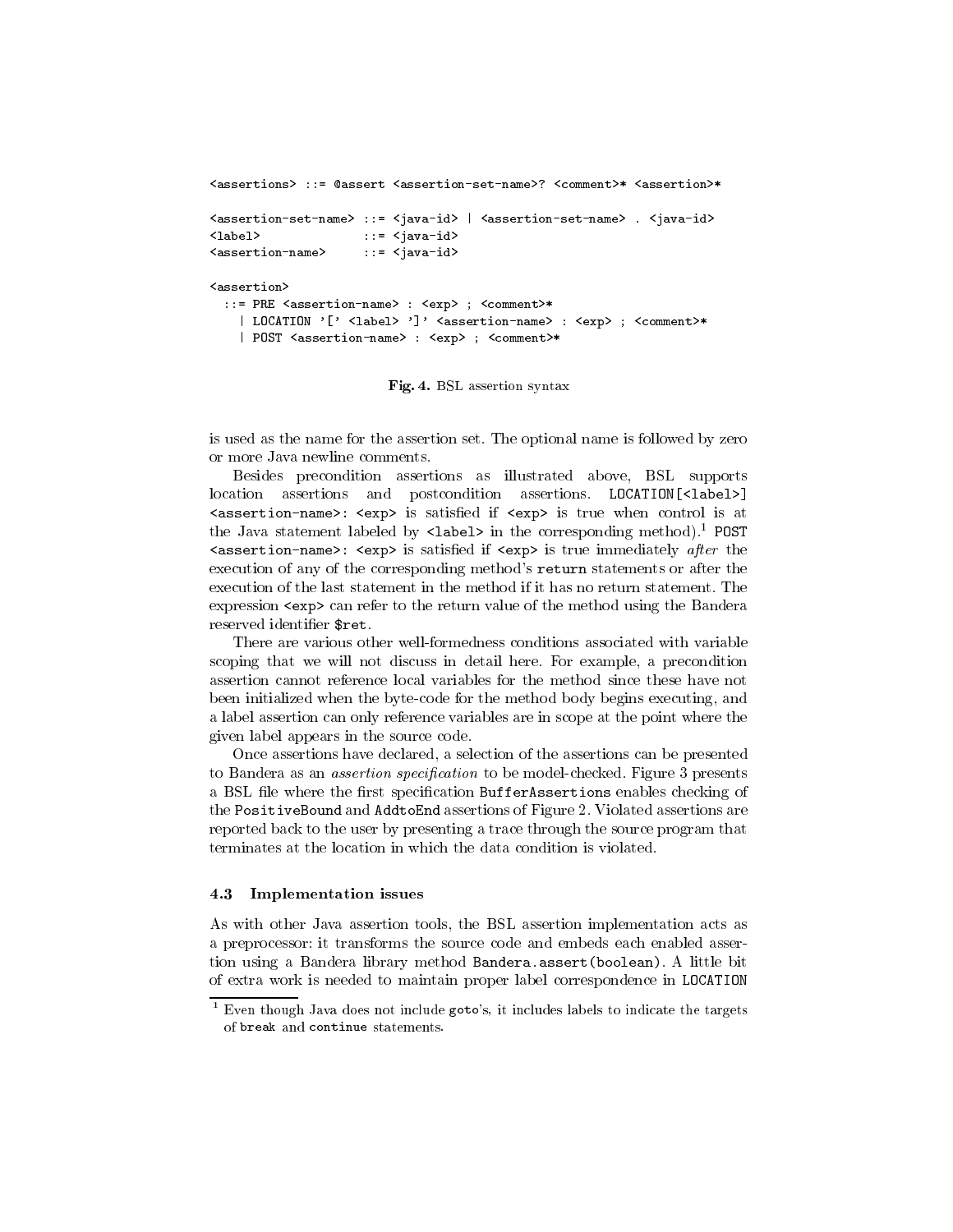assertions and to calculate the value of the variable \$ret in POST assertions, but the transformation is otherwise straightforward. One can also hardcode assertions directly with Bandera.assert, but this is discouraged. When Bandera generates models for Spin, each Bandera.assert call is translated to a Promela ASSERT statement.

#### $\overline{5}$ The Temporal Specification Sublanguage

While assertions provide a convenient way to write constraints on data at particular program points, they are not powerful enough to directly specify interesting temporal relationships between system actions. Since such temporal properties are often required of concurrent systems, model-checkers usually support a temporal property specification language based on, e.g., LTL or CTL. These temporal specification languages subsume assertions in the sense that any assertion  $(l, c)$ , where l is a location and c a condition on the data at that location, can be encoded in a temporal property: along all paths, it must be true in every state s that if s's control point is l then c holds. However, model-checkers, such as Spin, provide support for assertions because they can be checked much more efficiently than general temporal properties. To take advantage of the potential for faster checks, BSL separates assertion and general temporal properties.

In this section, we describe  $BSL$ 's temporal specification sublanguage. First, we introduce a system of predicates on program features including common control points such as method entry and exit, and both class and instance data. These predicates become the primitive propositions that one reasons about when writing temporal property specifications. We describe our extensible patternbased system for constructing temporal specifications. Woven throughout both the predicates and the temporal patterns is a notion of object quantification that provides a mechanism for generating names of dynamically created ob jects.

### 5.1 Predicate Definition Sublanguage

BSL provides two kinds of predicates: location insensitive predicates—predicates that are used for defining observables regardless of program points, and location sensitive predicates—predicates that are used for defining observables at specic program points. For example, Figure 2 shows a declaration of a location insensitive predicate EXP Full: (head == tail) in the class BoundedBuffer header documentation. This form of predicate, called an *expression predicate*, is often used to define class invariants or to indicate distinguished states  $(e.g., a$ full buffer) in class or instance data. Since expression predicates do not refer to particular control points in methods, they can only be dened in class header documentation.

In addition to categorizing predicates based on location sensitivity, we also categorize predicates based on the kinds of fields or code to which they refer. Static predicates are used to reason about static fields (class variables) or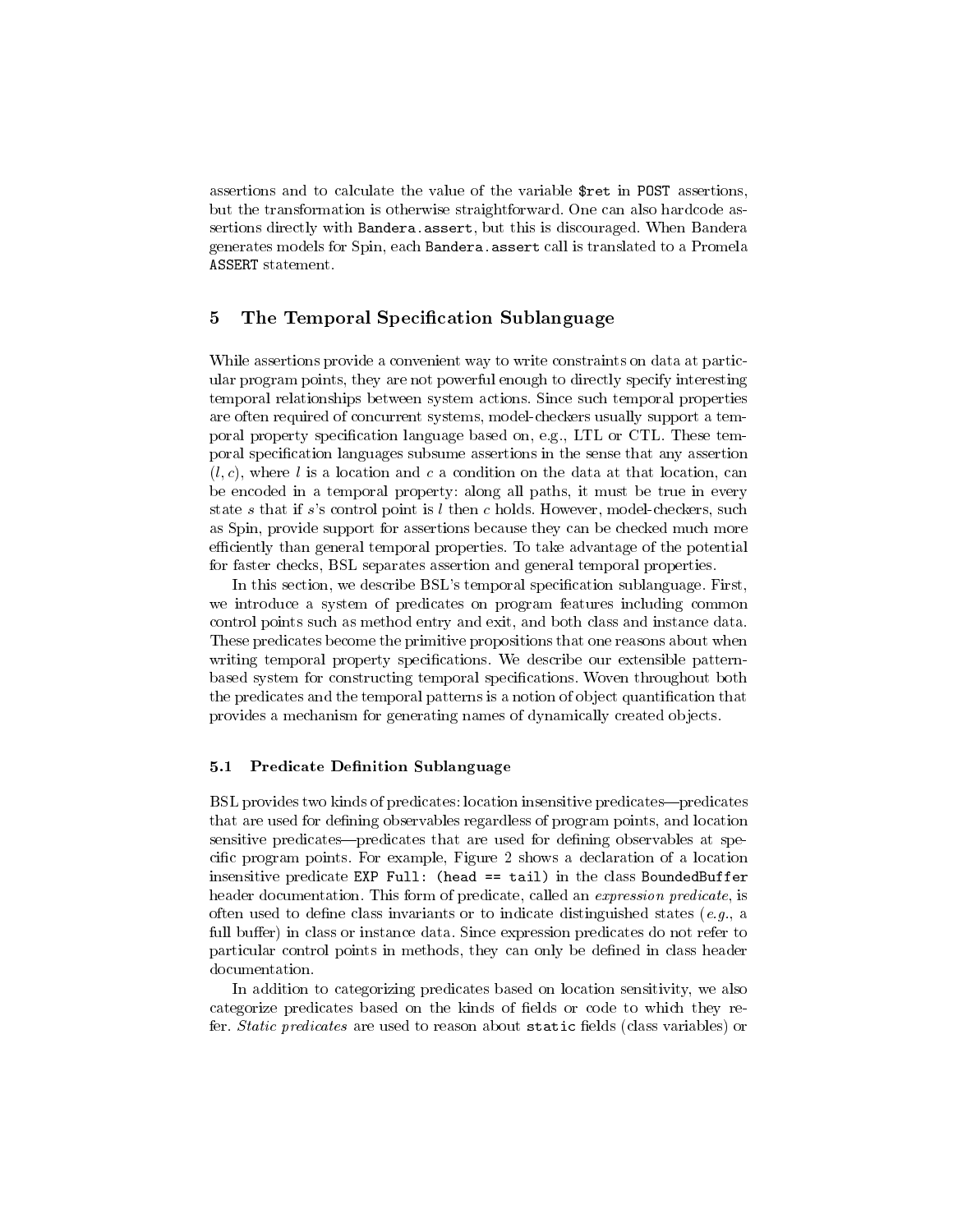```
<predicates> ::= @observable <predicate-set-name>? <comment>* <predicate>*
<predicate-set-name> ::= <java-id> | <predicate-set-name> . <java-id>
\langlelabel>
                     ::= <java-id>
<predicate-name> ::= <java-id>
<predicate>
  ::= static? EXP <predicate-name> : <exp> ; <comment>*
    | INVOKE <predicate-name> [: <exp>]? ; <comment>*
    | LOCATION '[' <label> '] ' <predicate-name> [: <exp>]? ; <comment>*
    | RETURN <predicate-name> [: <exp>]? ; <comment>*
```
Fig. 5. BSL predicate definition syntax

program points of static Java methods. Instance predicates are used to reason about instance fields (memory cells that appear in each object of a given class) or program points in Java virtual methods. For example, the Full predicate is an instance predicate, because it refers to instance data members of the BoundedBuffer class. The static modifier is used in an expression predicate declaration to indicate that it is a static predicate. When an instance predicate is used in a specication, it must be passed a parameter to indicate the instance to which the predicate applies. For example, the FullToNonFull property of Figure 3 shows the Full predicate being parameterized by the quantied variable

Syntax and informal semantics Figure 5 gives the syntax of BSL predicate definitions. Sets of predicates are defined using the Javadoc tag Cobservable in the header documentation for classes or methods. Each predicate set defined by an @observable tag can be given an optional name, and this name along with the name for each predicate in the set, is used to uniquely identify the predicate so that it can be referred to in a temporal property specification. If the set name is omitted, the fully qualified name of the corresponding class or method is used as the name for the predicate set. The optional name is followed by zero or more Java newline comments.

Besides expression predicates as illustrated above, BSL supports invocation predicates, location predicates, and return predicates, which are all location sensitive predicates that are defined in method header documentation. These location sensitive predicates are static if they are defined for static methods.

INVOKE  $\epsilon$  predicate-name> [:  $\epsilon$ exp>]? is true when control is at the first executable statement in the corresponding method and  $\langle \text{exp} \rangle$  is true; absence of <exp> defaults to true. For instance INVOKE predicates, an additional constraint applies: the supplied object parameter must match the *receiver ob*ject (i.e., the ob ject upon which the method was invoked). For example, in the NoTakeWhileEmpty property of Figure 3, the instance INVOKE predicate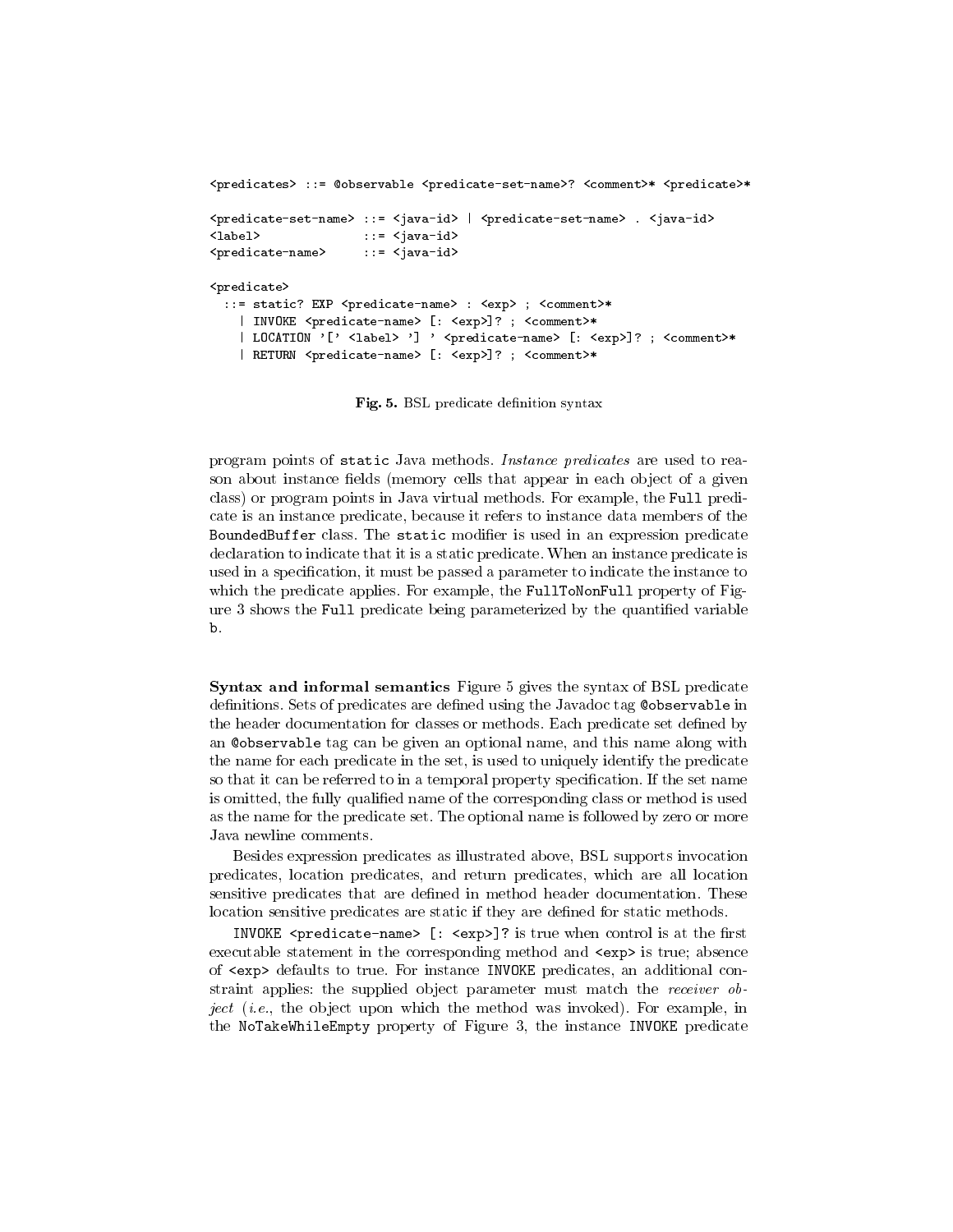add.Call holds only when the add method is invoked on the object referenced by the quantified variable **b**.

The semantics of LOCATION '[' <label> ']' <predicate-name> [:<exp>]? is similar to that of the invoke predicate, except that the relevant control point is the Java statement labeled by <label> in the corresponding method.

RETURN <predicate-name> [: <exp>]? is similar to an invoke predicate, except that the relevant control points are the points immediately after any of the corresponding method's return statements or after the last statement in the method if it has no return statement. The expression <exp> can refer to the return value of the method using the Bandera reserved identifier \$ret. For example, in the NoTakeWhileEmpty property of Figure 3, the instance RETURN predicate ReturnTrue holds iff the isEmpty method was invoked on the object referenced by the quantified variable **b** and control is immediately after the return statement of isEmpty and the return value of the method is true.

The Java expressions that are supported in  $\langle \text{exp} \rangle$  are Java expressions that are guaranteed to have no *side-effects*. Currently we restrict Java expressions to exclude assignments, array or ob ject creations, and method invocations to assure side-effect freedom.

There are various other well-formedness conditions associated with variable scoping that we will not discuss in detail here. For example, a return predicate cannot refer to local variables of the method since there might be several return statements for the method with each having a different set of visible local variables.

Implicit Constraints Since the execution of certain Java/BSL operators can throw run-time exceptions (e.g., NullPointerException), expressions containing such operators are conjoined with implicit constraints prohibiting such exceptions (which might otherwise interfere with the model checking). For example, the predicate expression x.f is interpretted as  $(x := null)$  & x.f—if x == null, the predicate is false. If static analysis can determine that such exceptions will not be thrown, then the constraints can be omitted.

### 5.2 Specifying Temporal Patterns

The automata and temporal-logic formalisms that are commonly used to describe state and event sequencing properties of concurrent systems can be subtle and difficult to use correctly. Even people with significant experience with temporal logics find it difficult to specify common software requirements in their formalism of choice. Consequently it is a significant challenge to make these formalisms amenable to effective use by practicing software developers.

To address this issue, in previous work [10] we identied a small number of commonly occurring classes of temporal requirements, e.g., invariance, response, and precedence properties. We refer to these classes as *specification patterns*; there are five basic patterns: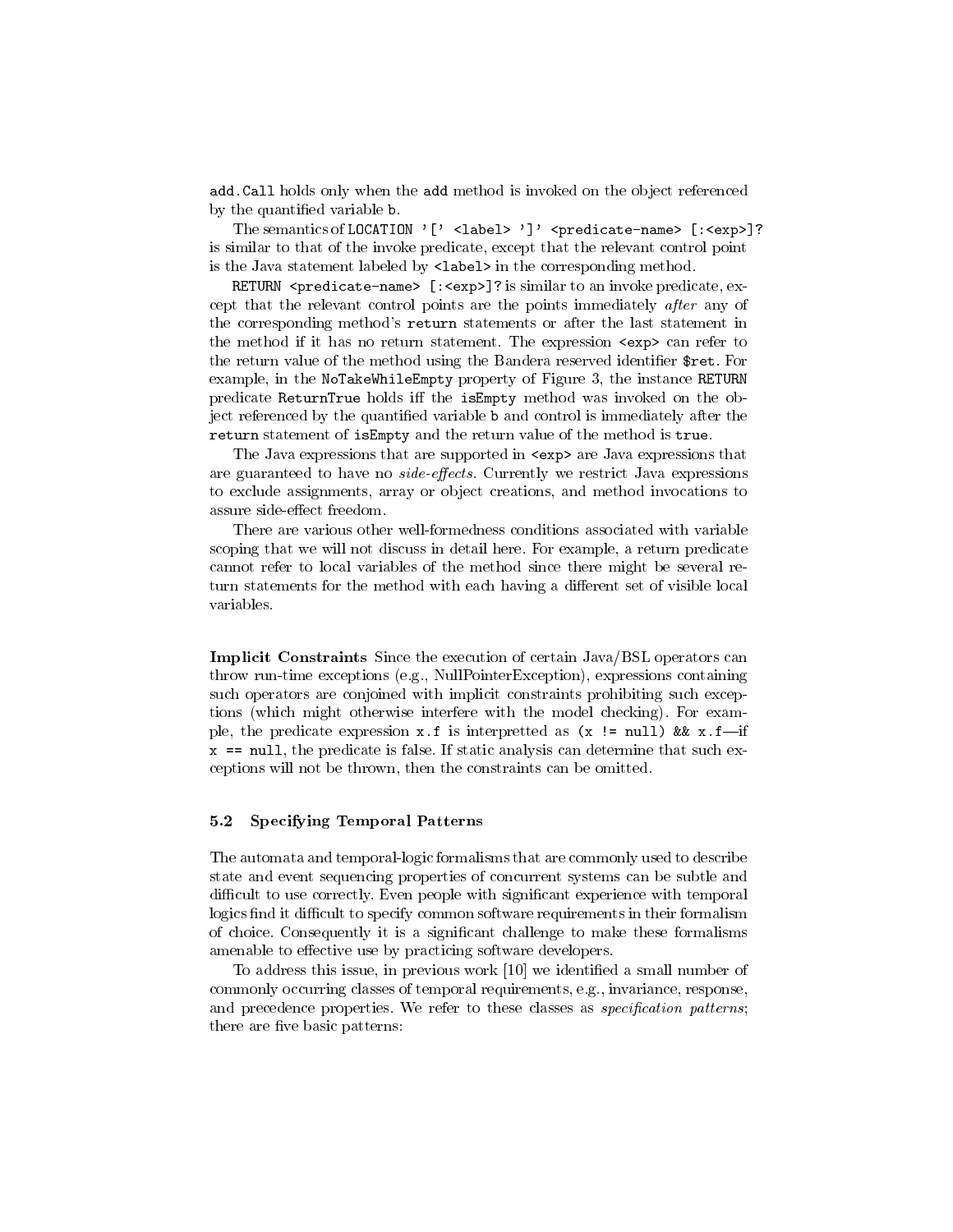- ${\it -}$  universal properties require the argument to be true throughout the execu-
- ${ }$  absence properties require that the argument is never true in the execution
- ${ }-$  existence properties require that the argument is true at some point in the execution
- ${\rm -}$  response properties require that the occurrence of a designated state/event is followed by another designated state/event in the execution
- $=$  precedence properties require that a designated state/event always occurs before the first occurrence of another designated state/event

In addition several *chain* patterns allow for the construction of sequences of dependent response and precedence relationships to be specied. A web-site [12] presents the current set of eight patterns and their variations as well as translations into five different common temporal specification formalisms, including LTL and CTL.

In developing this system of patterns we found that it was useful to distinguish the required pattern of states/events from the region of system execution in which this pattern was required. Pattern scopes define variations of the basic patterns in which checking of the pattern is disabled during specied regions of execution. There are five basic scopes; a pattern can hold

- $=$  globally throughout the system's execution,
- $-$  after the first occurrence of a state/event,
- $\bar{b}$  before the first occurrence of a state/event,
- $\bar{b}$  between a pair of designated states/events
- ${\bf -}$  during the interval, or *after* one state/event *until* the next occurrence of another state/event or throughout the rest of the execution if there is no subsequent occurrence of that state/event

In subsequent work [13], we validated that these specification patterns were representative of a large majority of the temporal requirements that researchers and users of finite-state verification tools had written. We studied over 600 property specifications and found that over  $94\%$  were instances of the patterns; interestingly over 70% of the properties were either universal or response properties.

We believe that there are several advantages to a pattern based approach. It can shorten the learning curve by presenting a smaller collection of concepts to specification writers. These patterns are expressible in nearly all of the commonly used specification languages for existing finite-state verification tools, thus, patterns provide some degree of tool independence. Finally, techniques for optimizing the construction of finite-state models can exploit information about the structure of the patterns.

BSL builds off of this work by providing a structured-English language frontend for the patterns which is illustrated in the fourth and fth rule sets of Figure 6. Common synonyms are supported. For example, invariance and universal patterns and leads to can be used to express the FullToNonFull property from Figure 3 as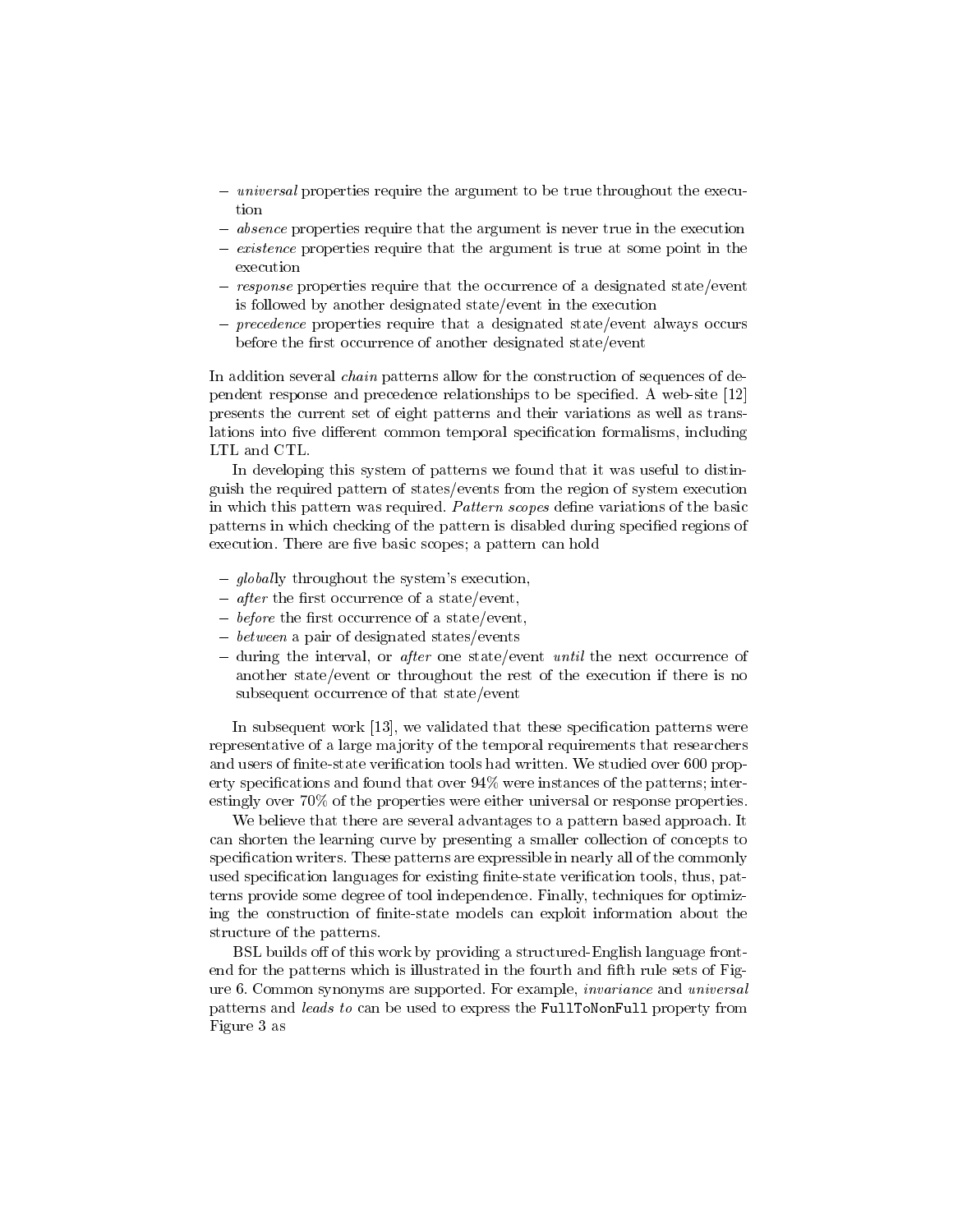```
<temporal> ::= <id> : <quantifier>* <pattern>
<quantifier> ::= forall [ <ids> : <java-id> ] .
             ::= <i>i</i>d>\langleids>
               | <ids>, <id>
<pattern> ::= <pred-expr> is universal <scope>
               | <pred-expr> is invariant <scope>
               | <pred-expr> is absent <scope>
               | <pred-expr> exists <scope>
               | <pred-expr> precedes <pred-expr> <scope>
               | <pred-expr> leads to <pred-expr> <scope>
               | <pred-expr> responds to <pred-expr> <scope>
<scope> ::= globally
               | before <pred-expr>
               | after <pred-expr>
               | between <pred-expr> and <pred-expr>
               | after <pred-expr> until <pred-expr>
<pred-expr> ::= <predicate-name>
               | <predicate-name> ( <id> )
               | ( <pred-expr> )
               | ! <pred-expr>
               | <pred-expr> && <pred-expr>
               | <pred-expr> || <pred-expr>
               | <pred-expr> -> <pred-expr>
```
Fig. 6. BSL Pattern and Quantifier Syntax

```
FullToNonFull: forall[b:BoundedBuffer].
  {Full(b)} leads to {!Full(b)} globally
```
These pattern specifications are then translated into the specification formalism for the chosen checker. For example, if using Spin the leads to part of this property would be translated to the following LTL

 $[]({\{Full(b)\}} \rightarrow \diamondsuit {\{[Full(b)\}} )$ 

Bandera supports user defined extension of BSL patterns. Users can define their own patterns and mappings to low-level specication formalisms. In this way, an expert specier can customize a collection of patterns for the use of the developers on a project.

### 5.3 Specifying Properties for Class Instances

One of the chief difficulties in specifying properties of Java programs lies in naming the objects that constitute the state of the system. The majority of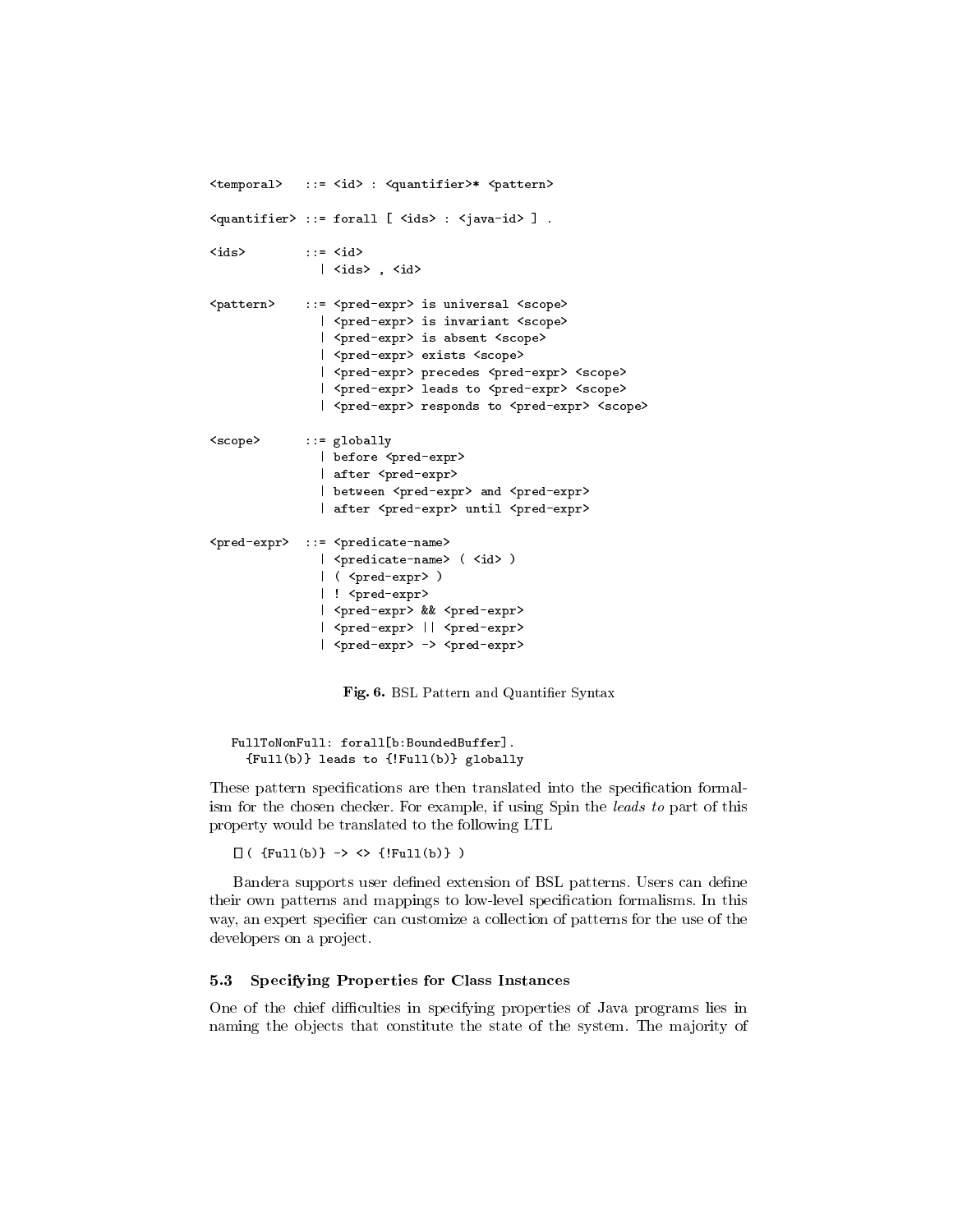program state is heap allocated and is referenced through local thread variables by navigating chains of ob ject references. We believe that, in general, one is interested in stating properties about all instances of a class or by distinguishing instances of a class by observing their state. One way to achieve this is to provide the ability to state properties for all instances of a class created during a program run.

The syntax for universal *class instance quantification* is given in Figure 6. BSL provides this through a mechanism that is independent of the specic checker used to reason about the property defined in the scope of the quantifier. This is achieved by customizing the model based on the quantifiers used and by embedding the property to be checked in a specification pattern that assures it will be checked only over the objects in the quantifier's domain.

For clarity, we describe the customization of the model in terms of a source program transformation rather than as a transformation on Bandera's intermediate program representation. This transformation requires the use of nondeterminism in the model, which is not available in Java, so we introduce a static method Bandera.choose that is translated by Bandera to non-deterministic choice among its arguments in the model checker input. We also describe the embedding of a quantied LTL property; the approach is similar for other formalisms.

Universal Class Instance Quantification Universal quantification is achieved as follows, for a quantified formula is  $\overline{a}$ forall[var:QuantifiedClass].P(var)

- 1. For the bound variable var in the quantification, introduce a static field var of type QuantifiedClass in the public class BoundVariables. This will introduce a *global* state variable for each such field in the finite-state model for the program.
- 2. For each field in BoundVariables define a predicate var\_selected which is true when var is not null.
- 3. At the end of each constructor for QuantifiedClass introduce the following code fragment:
	- if (BoundVariables.var == null)
		- if (Bandera.choose(true,false)) BoundVariables.var = this;

where Bandera.choose(true,false) introduces a non-deterministic choice between true and false values in the finite-state model for the program.

4. The temporal formula, P, to be checked on the generated model is modied in two ways. First, the pattern, P, in the scope of the quantifier, is expanded using the name var as parameters to the referenced predicates; call this expanded formula P\_var. Second, this expanded formula is embedded in a context which controls the sequences of states on which P\_var is evaluated. Specifically, for LTL, the expanded formula has the form:

(!var\_selected U (var\_selected && P\_var)) || []!var\_selected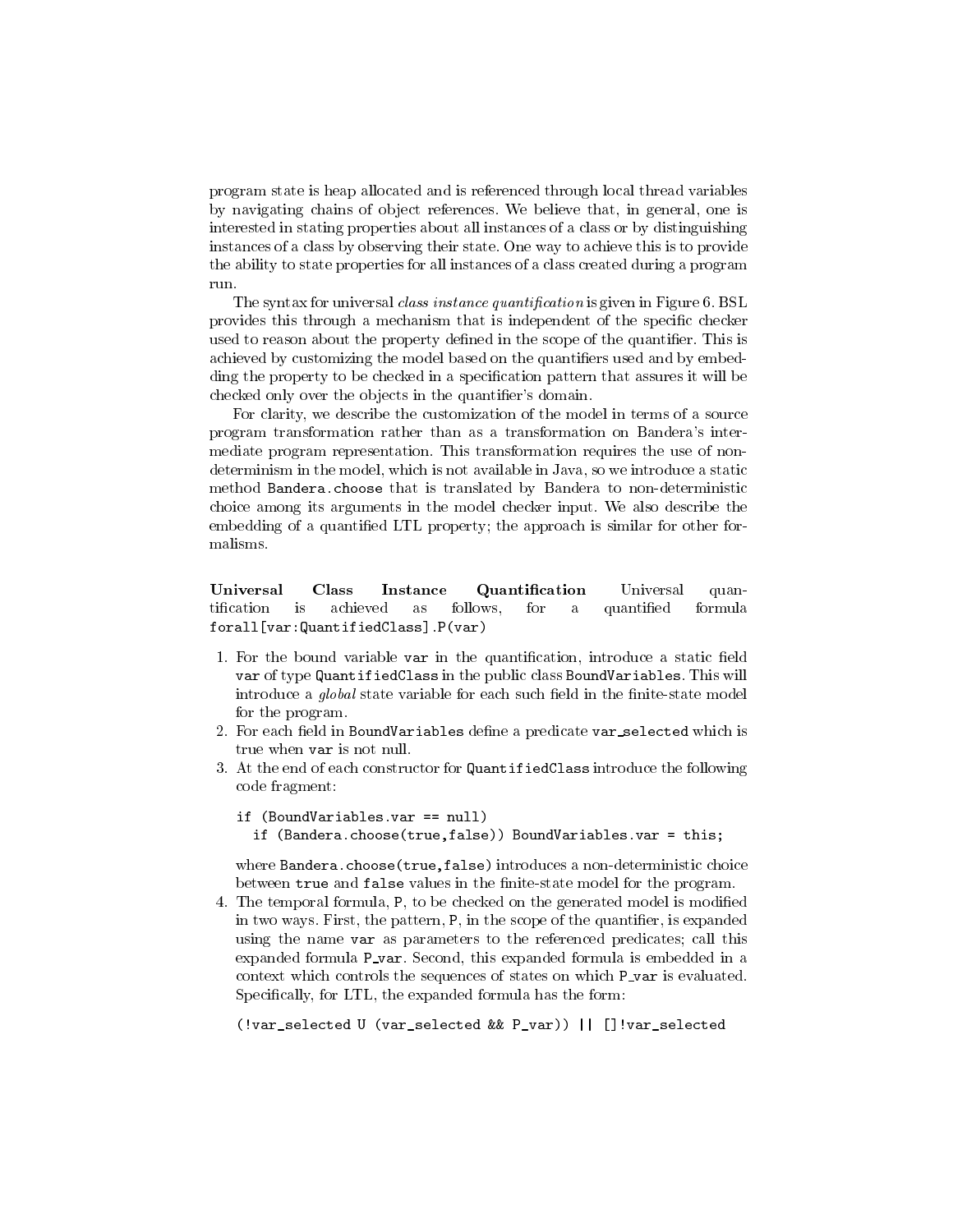Checking the modified formula on the modified model exploits the exhaustive nature of model checkers. For each trace of the unmodified model that would be generated by Bandera, the modied model creates a trace in which each instance of the QuantifiedClass will be bound to var. At the state in which the binding is established the modified temporal formula will trigger the checking of P\_var.

Note that when nested quantification is used the var\_selected condition is defined such that it is true only when all of the bound variables in the quantifiers have been assigned a non-null value.

Implementation Issues There are several advantages to implementing support for quantification early in the process of extracting finite-state models from Java programs : checker independence and optimization.

The technique described above is applied to the internal representation of Java code prior to the generation of model checker input, e.g., Promela for Spin. Thus, quantified temporal specifications can be checked with any of the supported verifiers. Furthermore, since it is possible to generate Java from our internal representation, it is possible for Java model checkers, such as Java Pathfinder 2 from NASA's Ames Laboratory, to check quantified temporal specifications as long as they map the Bandera.choose method calls to non-deterministic choice in the underlying model.

The scopes in specification patterns define the end-points of regions in which the pattern should be checked. If those end-points do not occur, then the specification is vacuously true. For this reason, by performing object flow analyses  $[14]$ we can determine the set of objects that can possibly influence the satisfaction of scope delimiting predicates. This information can be used to restrict the set of objects over which a quantifier must range. Consider the specification

```
forall[s:SuperType].
  {Pred(s)} is absent after {init. Return(s)}
```
in this case we need only calculate the set of instances of SuperType for which the init method is called. An upper approximation of this set can by calculated in terms of the sub-types of SuperType that can appear as the receiver ob ject of an init invocation. The code from step 3, described above, need only be added to those sub-types; this may signicantly reduce the cost of checking the quantied property by reducing the number of values that will be assigned to the bound variable, s.

### 6 Implementation and Preliminary Results 6

BSL support has been implemented in the latest version of the Bandera toolset [4]. The user interface provides a signicant advance over the previous interface for specifying program properties [5] by extracting assertions and predicates and presenting the latter as building blocks for instantiating temporal pattern specifications.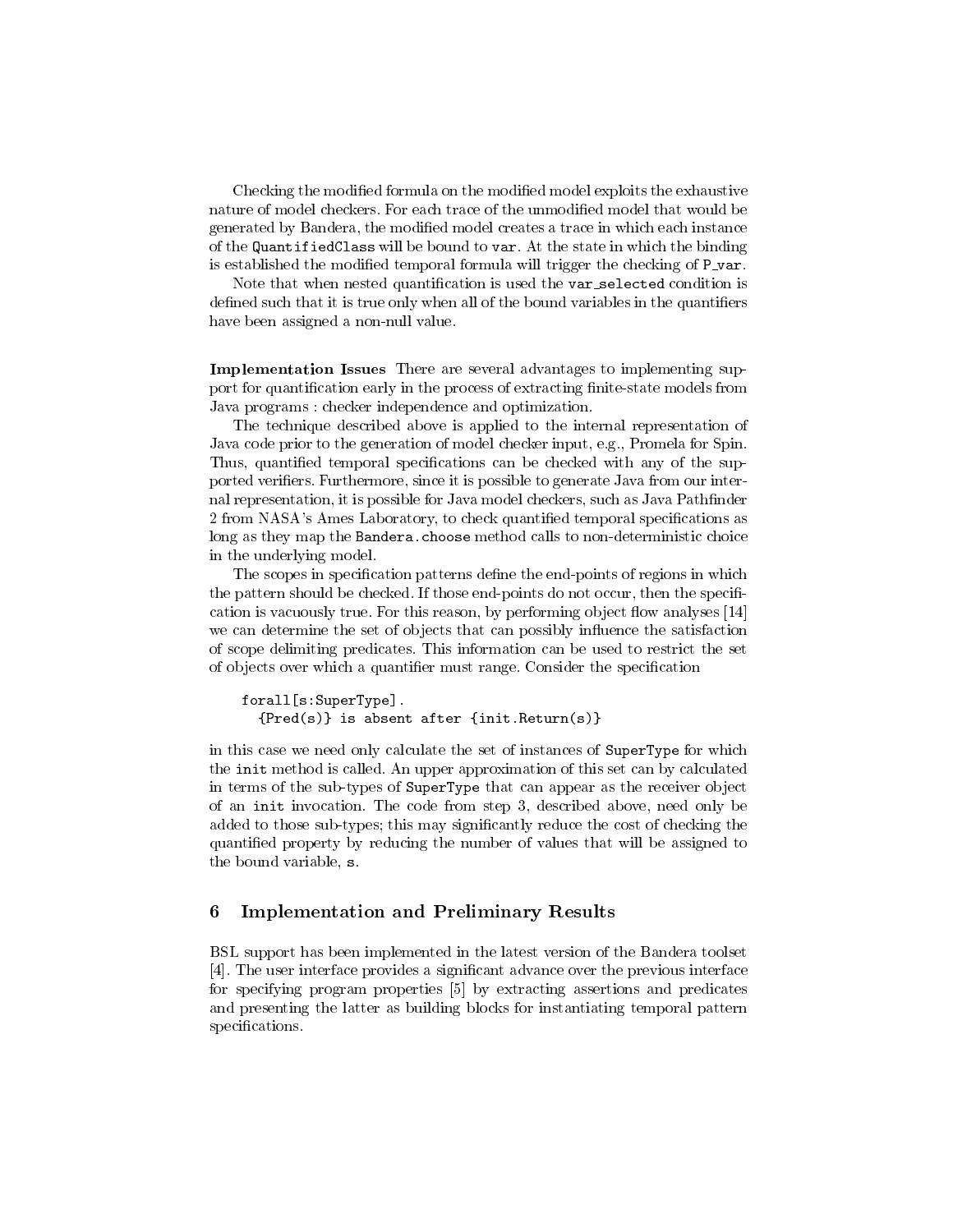| $\blacksquare$ Property               |              | Sliced Never-claim States States Stored |        |
|---------------------------------------|--------------|-----------------------------------------|--------|
| Deadlock                              | No           |                                         | 240047 |
| Deadlock                              | $_{\rm Yes}$ |                                         | 51757  |
| Buffer Assertions                     | No           |                                         | 280575 |
| Buffer Assertions                     | Yes.         |                                         | 17797  |
| IndexRangeInvariant                   | Yes.         | 14                                      | 45215  |
| IndexRangeInvariant, BufferAssertions | <b>Yes</b>   | 14                                      | 115387 |
| FullToNonFull                         | Yes          | 25                                      | 64687  |
| FullToNonFull, BufferAssertions       | Yes.         | 25                                      | 154842 |

Fig. 7. BoundedBuffer Property Check Data

To illustrate the benefits of selectively analyzing program properties we built a simple environment for the BoundedBuffer class. The environment consists of four threads: a main thread that instantiates two BoundedBuffers loads one of the buffers until it is full, then passes the pair of buffers to threads that read from one buffer and write to the other such that a *ring* topology is established. An additional thread repeatedly polls the state of the two BoundedBuffers to determine if they are empty. With this environment all of the properties in Figure 3 will be true, yet the buffers will be forced through all of their internal states given their bound.

Figure 7 shows the size of the state space for checks of several properties in Figure 3. We only used Bandera's slicing capabilities in these checks; Bandera can also abstract program data to extract compact models. Slicing is driven by the expressions used in assertions and predicates in the properties being checked and is fully automatic. We omit timing data noting only that the total time to perform these checks was less than a minute in all cases (including slicing, model extraction, and model checking). By default, Bandera will extract a model suitable for deadlock checking. We used SPIN's deadlock checking ability for the first two checks; slicing has a modest impact on the state space since most of this small program can influence the execution of Java locking operations and wait statements. The BufferAssertions checks were obtained by enabling assertion checking with SPIN; slicing has a dramatic effect here since the program dependences [15] from the assertion expressions allow the thread that polls for emptiness to be sliced away. The last four checks illustrate that the overhead of BSL's quantication is not prohibitive. We only show data for sliced models, the nonsliced models are signicantly larger. It is interesting to note that the embedding of the temporal formula to be checked in the formula from step 4 in Section 5.3 causes a non-trivial increase in the size of the automaton (never-claim) used in checking the property. For IndexRangeInvariant, the basic invariant property requires a 2 state automaton and this increases to 14 states with quantication. For FullToNonFull, the response property requires a 4 state automaton and this increases to 25 states with quantification. It is difficult to assess the impact that this blowup has on the cost of checking properties since we optimize the model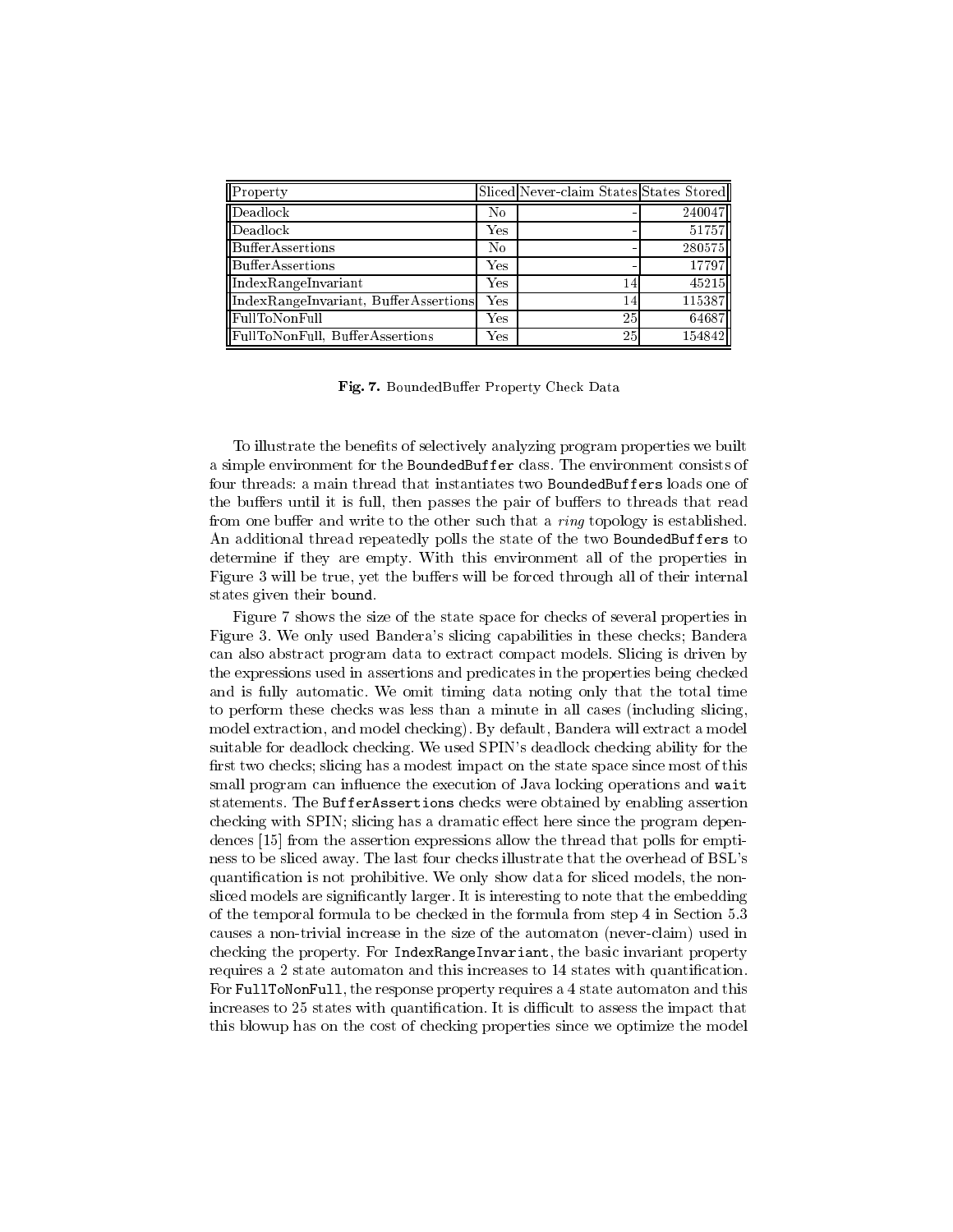for each property. We are studying this question empirically to understand the cost of quantication over a broader collection of programs and properties.

### $\overline{7}$ **Related Work**

There is a long history of work on temporal logics for specifying properties of concurrent systems. LTL  $[23]$  is one of the most popular such logics. Efforts to make such logics easier to use have taken several directions including developing diagrammatic forms [2, 9] and using stylized English [6, 13].

In recent years, increasing attention has been devoted to formally specifying properties of design or object models, such as those supported in the unified modeling language (UML). UML's ob ject constraint language (OCL) [24] provides for specication of program invariants and pre/post conditions on operations. Weaknesses of OCL-based approaches include the lack of ability to reason about such specications and the fact that current tool support does not provide a mechanism to transfer to such specifications to the code. Both of these are being addressed by different research efforts. Alloy [20] is an object-modeling language that has an associated tool for checking specications written about the model. Tools that support design-by-contract for Java programs such as iContract [21], support a subset of OCL that has been tailored to Java syntax. Such tools instrument the program to dynamically check invariants and method pre/post conditions. Our work fits in this context by pushing OCL-like Java-based specications in several directions to make them more checkable (ala Alloy) and to incorporate temporal specifications. The added benefit is that by exploiting model checking technology we can perform restricted checks for defects or exhaustive verification of properties; this makes our approach more suitable for the subtle defects that are found in multi-threaded Java systems.

The JML project [22] is attempting to provide a fully featured specification system for Java code. It provides for invariant, pre and post-conditions as do the approaches discussed above, but it aims to be enable users to completely describe the behavior of the code. In contrast, our work is aimed at supporting the description of partial correctness properties that can be automatically checked against code descriptions.

Recently, Iosif and Sisto have independently developed a language for specifying LTL properties of Java source code that is similar in many respects to ours [19]. Like ours, their language includes mechanisms for defining predicates on source code features such as variable values and common control points (e.g., method activation, method exit, and labeled statements). A limited form of support is given for using specification patterns, but no support is given for defining and selectively enabling assertion specifications. Their language does not include a mechanism for object quantification, but it does include quantification over integers. This integer quantication cannot be implemented directly (due to the unbounded nature of the domain), but they suggest that abstraction techniques may be incorporated in the future to address this problem. They plan to imple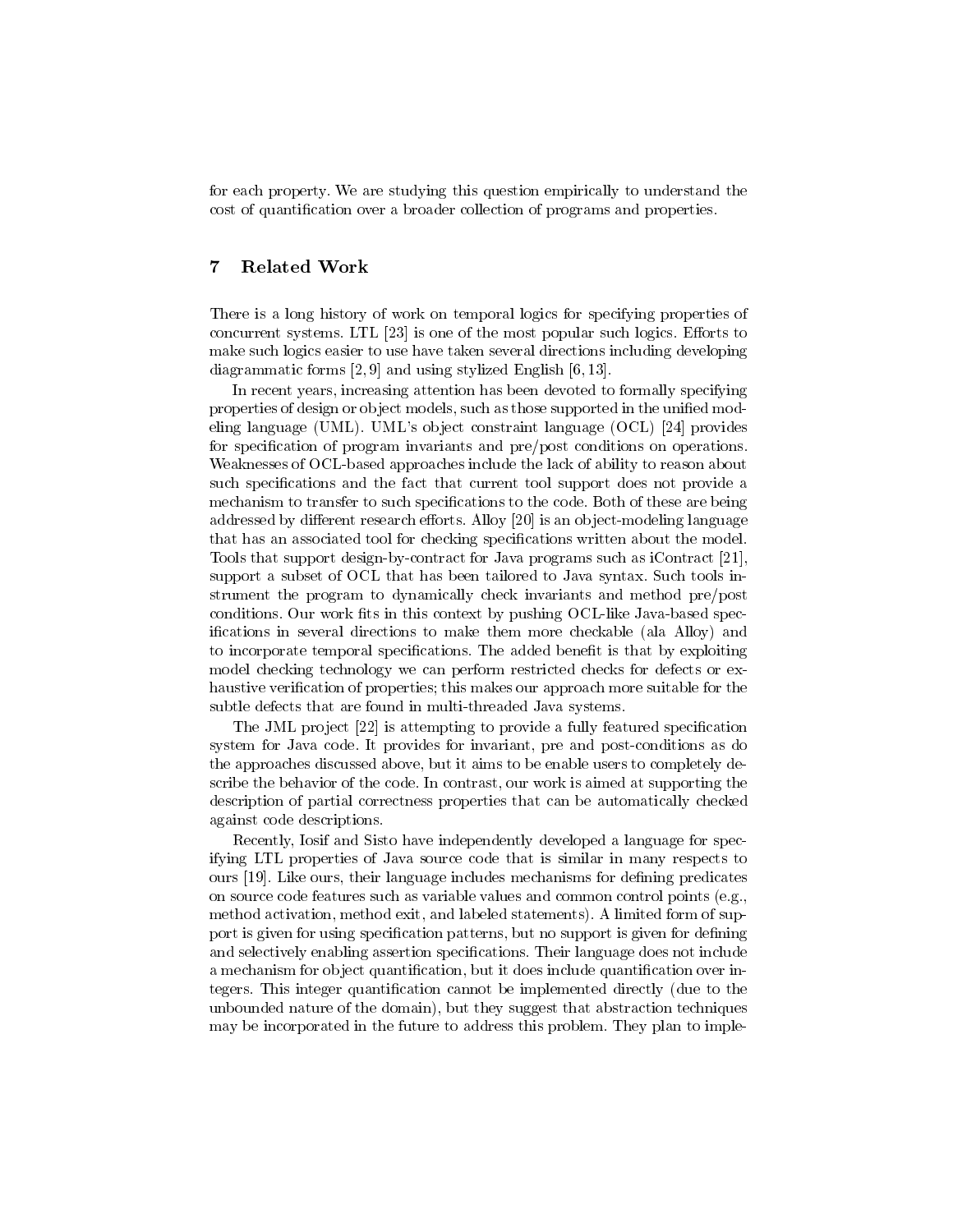ment their language as part of a larger collection of tools that they are building for model-checking software source code [7, 8].

### 8 **Conclusion**

We have defined a language framework for expressing correctness properties of dynamic Java programs. A property expressed in this framework can be rendered in terms of commonly available features in the input languages of existing model checking tools. This framework is integrated into the Bandera system so that information about the property to be checked can be exploited to reduce the size of the program model. We have implemented the core functionality of BSL and are beginning to use it to check properties of Java code.

Work on the core of BSL has led us to pursue several extensions to allow for a wider range of properties to be expressed. One of the most interesting of these extensions is the application of our approach to class instance quantification, from Section 5.3, to quantify over the elements of an array. The basic idea is to use non-determinism to choose from a range of indices and then bind the array element at that index for use in subsequent temporal formulae. We believe that this can be applied to any container built using arrays, such as java.util.Vector. We are experimenting with these extensions to find the ones that add useful new capabilities to BSL and we plan to report on those in the future.

### Acknowledgements

Thanks to Tom Ball, Sriram Rajamani, and Radu Iosif for interesting discussions during the preparation of this paper.

# References

- 1. Thomas Bal and Sriram K. Rajamani. Boolean programs : A model and process for software analysis. Technical Report 2000-14, Microsoft Research, 2000.
- 2. I. A. Browne, Z. Manna, and H. B. Sipma. Generalized temporal verication diagrams. Lecture Notes in Computer Science, 1026, 1995.
- 3. A. Cimatti, E. Clarke, F. Giunchiglia, and M. Roveri. NuSMV : a new symbolic model checker. International Journal on Software Tools for Technology Transfer, 2000. to appear.
- 4. James C. Corbett, Matthew B. Dwyer, John Hatcliff, Shawn Laubach, Corina S. Păsăreanu, Robby, and Hongjun Zheng. Bandera : Extracting finite-state models from Java source code. In Proceedings of the 22nd International Conference on Software Engineering, June 2000.
- 5. James C. Corbett, Matthew B. Dwyer, John Hatcliff, and Robby. Bandera: A source-level interface for model checking Java programs. In Proceedings of the 22nd International Conference on Software E ngineering, June 2000.
- 6. R. Darimont and A. van Lamsweerde. Formal refinement patterns for goal-driven requirements elaboration. In Proceedings of the Fourth ACM SIGSOFT Symposium on Foundations of Software Engineering, pages 179-190, October 1996.